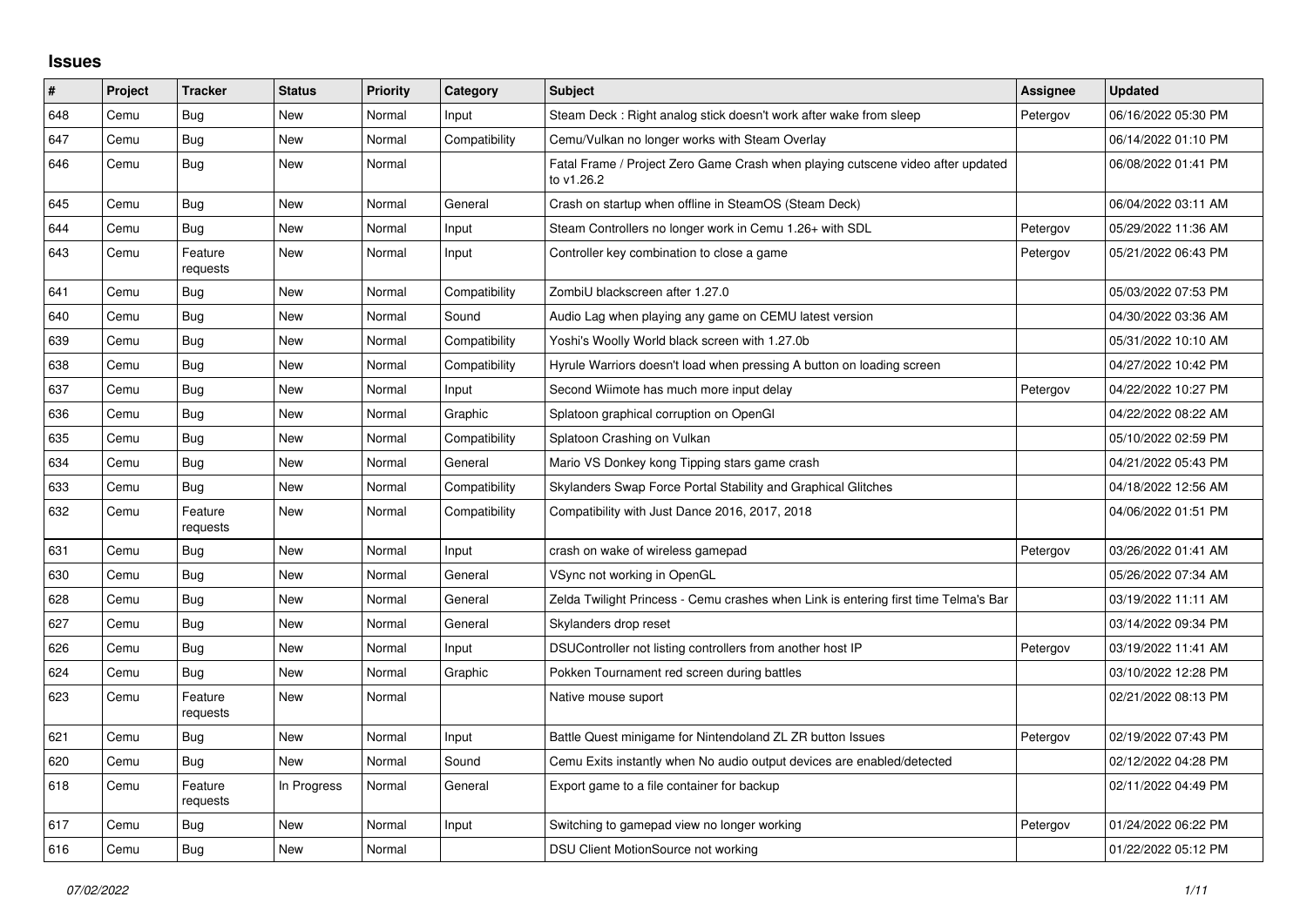| $\#$ | Project | <b>Tracker</b>      | <b>Status</b> | <b>Priority</b> | Category      | <b>Subject</b>                                                                               | <b>Assignee</b> | <b>Updated</b>      |
|------|---------|---------------------|---------------|-----------------|---------------|----------------------------------------------------------------------------------------------|-----------------|---------------------|
| 615  | Cemu    | Feature<br>requests | New           | Normal          | Input         | Allow motion with mouse to stay at last placement                                            | Petergov        | 01/22/2022 10:15 AM |
| 614  | Cemu    | Bug                 | New           | Normal          | Input         | The "Show screen" function does not work.                                                    | Petergov        | 01/20/2022 06:50 PM |
| 613  | Cemu    | Bug                 | New           | Normal          | Input         | 1.26.0 only detects 1 controller                                                             | Petergov        | 01/20/2022 01:24 PM |
| 611  | Cemu    | <b>Bug</b>          | New           | Normal          | Compatibility | Tekken tag tournament 2 Crash online Error-Code: 106-0526.                                   |                 | 01/13/2022 03:57 PM |
| 610  | Cemu    | Feature<br>requests | New           | Normal          | Input         | Bring back WGI for use of Impulse Triggers on Xbox One S/X and series S/X<br>controllers     | Petergov        | 01/10/2022 04:36 PM |
| 609  | Cemu    | Bug                 | New           | Normal          |               | Transformers Dark Spark - broken in Vulkan, works in OpenGL                                  |                 | 01/08/2022 01:16 AM |
| 608  | Cemu    | Bug                 | New           | Normal          |               | Cemu game profiles can't select graphics API                                                 |                 | 01/06/2022 04:46 AM |
| 607  | Cemu    | Bug                 | <b>New</b>    | Normal          |               | Madden 2013 menu soft-lock                                                                   |                 | 01/06/2022 04:16 AM |
| 606  | Cemu    | Bug                 | New           | Normal          |               | Pokken Tournament Demo Graphics bugs                                                         |                 | 01/06/2022 04:14 AM |
| 605  | Cemu    | <b>Bug</b>          | New           | Normal          |               | Black Ops 2 - Guest Controller Bugs                                                          |                 | 01/06/2022 04:12 AM |
| 603  | Cemu    | Bug                 | New           | Normal          |               | Spongebob: Plankton's Robotic Revenge                                                        |                 | 01/06/2022 03:49 AM |
| 602  | Cemu    | <b>Bug</b>          | New           | Normal          |               | Lego Batman 3 Demo crashes                                                                   |                 | 01/06/2022 03:47 AM |
| 601  | Cemu    | <b>Bug</b>          | New           | Normal          | Graphic       | Amazing Spiderman 1 bug                                                                      |                 | 01/06/2022 03:43 AM |
| 600  | Cemu    | <b>Bug</b>          | New           | Normal          | Graphic       | Fifa 2013 graphics bugs                                                                      |                 | 01/06/2022 03:41 AM |
| 599  | Cemu    | Bug                 | New           | Normal          | Graphic       | Lego City Undercover - Graphics Bug                                                          |                 | 03/27/2022 12:34 AM |
| 598  | Cemu    | Bug                 | New           | Normal          | General       | Call of Duty - Networking Bug                                                                |                 | 01/06/2022 03:38 AM |
| 597  | Cemu    | Bug                 | New           | Normal          | General       | Assassin's Creed 4 - Networking Bug                                                          |                 | 01/06/2022 03:33 AM |
| 596  | Cemu    | <b>Bug</b>          | New           | Normal          | Input         | GCN controller rumbles for 10 seconds minimum                                                | Petergov        | 01/02/2022 10:17 PM |
| 595  | Cemu    | Bug                 | New           | Normal          | Input         | Switch Pro controller with SDL - motion controls not working correctly                       | Petergov        | 01/10/2022 08:55 PM |
| 594  | Cemu    | <b>Bug</b>          | New           | Normal          | Input         | Second Wiimote is very laggy                                                                 | Petergov        | 12/29/2021 11:09 AM |
| 592  | Cemu    | Bug                 | New           | Normal          | General       | NEX: Error 0x00000000 in login response, NEX: Error during authentication. (Online<br>Error) |                 | 12/26/2021 03:33 PM |
| 590  | Cemu    | Bug                 | New           | Normal          | General       | Game fails to load when using relative paths                                                 |                 | 01/08/2022 09:34 PM |
| 589  | Cemu    | Feature<br>requests | New           | Normal          | General       | Download Manager                                                                             |                 | 11/28/2021 10:27 PM |
| 588  | Cemu    | Bug                 | In Progress   | Normal          | General       | Cemu not launching when Bins by 1UP industries is running                                    |                 | 11/26/2021 06:06 AM |
| 587  | Cemu    | Bug                 | New           | Normal          |               | Just Dance 2014 & 2015 DLCS                                                                  |                 | 11/17/2021 08:19 PM |
| 586  | Cemu    | Feature<br>requests | New           | Normal          | General       | Hotkeys for graphic packs                                                                    |                 | 11/13/2021 07:19 AM |
| 585  | Cemu    | <b>Bug</b>          | New           | Normal          | Graphic       | Bayonetta 2 - Issue with bloom on objects updating only at 30fps                             |                 | 11/11/2021 03:56 AM |
| 584  | Cemu    | <b>Bug</b>          | New           | Normal          | Input         | The IR pointer didn't work on Cemu                                                           | Petergov        | 11/06/2021 02:43 PM |
| 583  | Cemu    | Bug                 | New           | Normal          | UI            | Starting games stored on NAS not working through game list                                   |                 | 10/20/2021 02:09 PM |
| 580  | Cemu    | Bug                 | New           | Normal          | Graphic       | Mario Tennis: Ultra Smash                                                                    |                 | 04/28/2022 07:04 AM |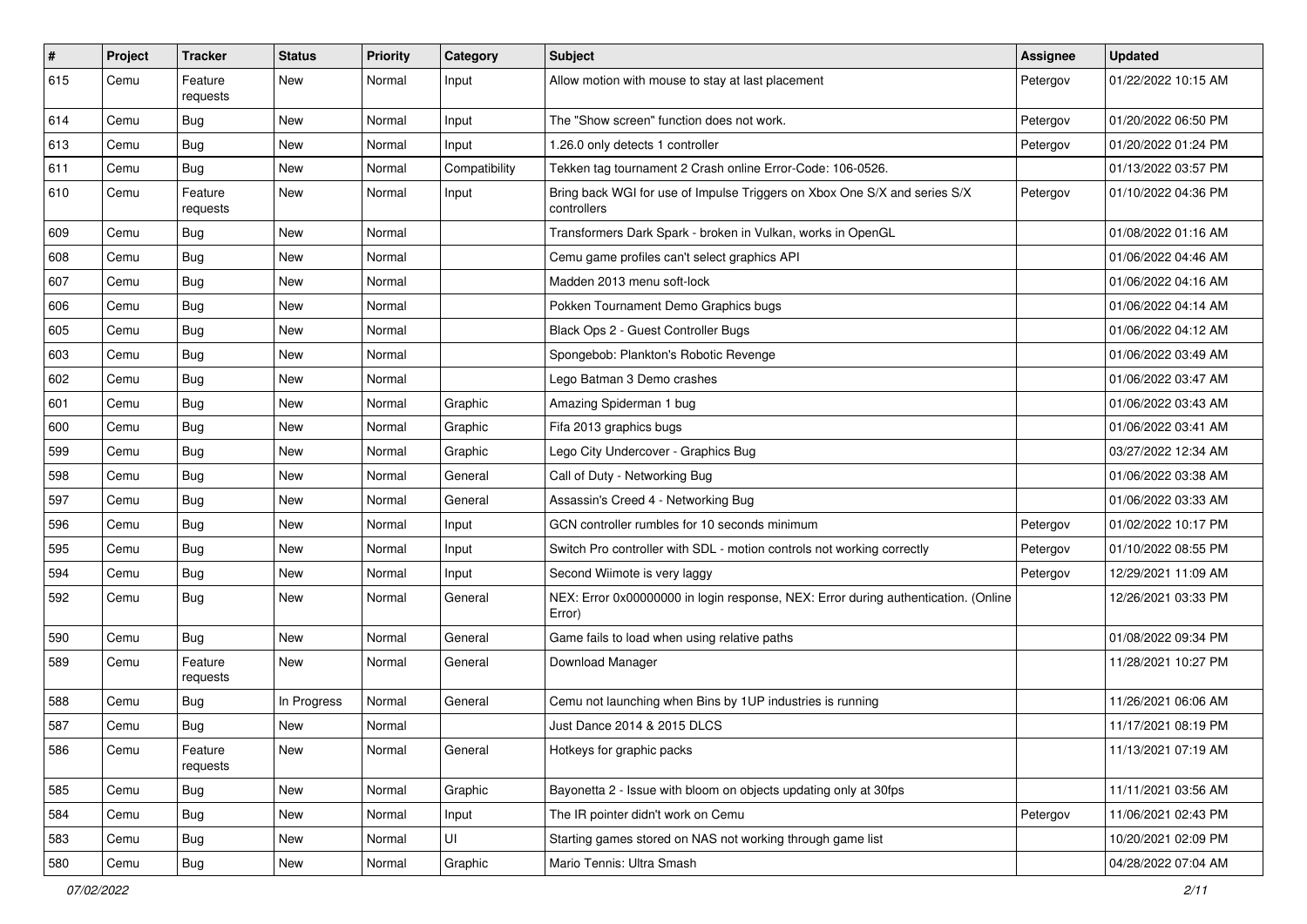| $\sharp$ | Project | <b>Tracker</b>      | <b>Status</b> | <b>Priority</b> | Category      | Subject                                                                                                 | <b>Assignee</b> | Updated             |
|----------|---------|---------------------|---------------|-----------------|---------------|---------------------------------------------------------------------------------------------------------|-----------------|---------------------|
| 579      | Cemu    | Bug                 | New           | Normal          | Compatibility | Bayonetta vulkan crash on boot cemu 1.25. (2) (3) (4) (5b)                                              |                 | 10/07/2021 04:23 PM |
| 578      | Cemu    | <b>Bug</b>          | New           | Normal          | Graphic       | Bayonetta 2 vulkan broken graphics 1.24 / 1.25.5b                                                       |                 | 12/26/2021 03:34 PM |
| 577      | Cemu    | <b>Bug</b>          | New           | Normal          | Graphic       | Captain Toad Treasure Tracker - Coins Galore bonus stages are too bright                                |                 | 10/03/2021 06:31 PM |
| 576      | Cemu    | <b>Bug</b>          | New           | Normal          | Graphic       | The Legend of Zelda - Breath of the Wild Stasis Rune Glitch                                             |                 | 10/10/2021 06:58 PM |
| 575      | Cemu    | Feature<br>requests | New           | Normal          | General       | A master game-profiles settings tab/function                                                            |                 | 10/03/2021 08:21 AM |
| 573      | Cemu    | Bug                 | New           | Normal          | Graphic       | Black screen after few second                                                                           |                 | 09/08/2021 01:43 PM |
| 571      | Cemu    | Feature<br>requests | New           | Normal          | Input         | Allow combination of sdl controllers to support split joy cons                                          | Petergov        | 09/05/2021 06:54 PM |
| 570      | Cemu    | Bug                 | New           | Normal          | Graphic       | Many Issues with Skylanders: Swap-Force                                                                 |                 | 09/05/2021 04:33 AM |
| 569      | Cemu    | Bug                 | New           | Normal          | Input         | Trine 2 - Director's cut controller issue with pro controller                                           | Petergov        | 09/04/2021 03:28 PM |
| 568      | Cemu    | Bug                 | New           | Normal          | UI            | Playtime not counting                                                                                   |                 | 08/30/2021 07:59 AM |
| 564      | Cemu    | Bug                 | New           | Normal          | Compatibility | Skylanders swap force portal bug still here                                                             |                 | 08/20/2021 04:48 PM |
| 563      | Cemu    | <b>Bug</b>          | New           | Normal          |               | Unknown ErrEula always pops up at the same point (Yakuza 1/2 HD Collection)                             |                 | 08/20/2021 08:30 AM |
| 560      | Cemu    | Bug                 | New           | Normal          | Graphic       | Battle Quest minigame for Nintendoland Issues                                                           |                 | 11/09/2021 06:34 AM |
| 559      | Cemu    | Bug                 | New           | Normal          | Compatibility | Skylanders Trap Team Portal Audio                                                                       |                 | 08/16/2021 08:33 PM |
| 558      | Cemu    | Bug                 | New           | Normal          | Graphic       | Mario Kart 8 graphical issue on Baby Park/Moo Moo Meadows                                               |                 | 08/15/2021 02:41 PM |
| 554      | Cemu    | <b>Bug</b>          | <b>New</b>    | Normal          | Compatibility | Missing Lego Dimensions DLC                                                                             |                 | 09/01/2021 05:38 PM |
| 553      | Cemu    | <b>Bug</b>          | New           | Normal          | Input         | All my buttons get mixed up after I add a second player                                                 | Petergov        | 08/06/2021 09:09 AM |
| 552      | Cemu    | Bug                 | Accepted      | Normal          | Graphic       | Super Smash Brother Wii u vulkan, broken boxing ring shadows                                            |                 | 07/31/2021 11:21 PM |
| 550      | Cemu    | Feature<br>requests | New           | Normal          | Input         | Highlight Controller Input When Input Activated                                                         | Petergov        | 01/25/2022 02:44 PM |
| 549      | Cemu    | Bug                 | New           | Normal          | Compatibility | Fatal Frame / Project Zero 12th drop hard lock eshop                                                    |                 | 07/27/2021 09:14 AM |
| 548      | Cemu    | Feature<br>requests | New           | Normal          | Input         | Add an option for toggling the "SDL_HINT_JOYSTICK_HIDAPI_PS4_RUMBLE"<br>hint when using the SDL backend | Petergov        | 07/26/2021 11:42 PM |
| 546      | Cemu    | Bug                 | <b>New</b>    | Normal          | Input         | Wii MotionPlus INSIDE controllers not detected                                                          | Petergov        | 07/23/2021 03:31 AM |
| 545      | Cemu    | <b>Bug</b>          | New           | Normal          | Input         | Skylanders swap force portal issue                                                                      | Petergov        | 07/20/2021 07:19 PM |
| 543      | Cemu    | <b>Bug</b>          | New           | Normal          | General       | New Super Mario Bros U DLC (aka New Super Luigi U) crashes a few second into<br>the intro               |                 | 07/17/2021 04:54 PM |
| 542      | Cemu    | Bug                 | New           | Normal          | Input         | SDL controllers stop moving if disconnected and reconnected                                             | Petergov        | 07/16/2021 07:19 PM |
| 541      | Cemu    | Feature<br>requests | New           | Normal          | Input         | Show disconnected controllers as "(disconnected)" on Xinput, and other APIs if<br>possible              | Petergov        | 07/16/2021 06:31 PM |
| 540      | Cemu    | Feature<br>requests | New           | Normal          | Input         | Give sensible default mappings for some controller APIs                                                 | Petergov        | 07/16/2021 06:25 PM |
| 539      | Cemu    | Feature<br>requests | New           | Normal          | Input         | Allow more controller APIs to maintain the mapping when tweaking the selected<br>controller             | Petergov        | 07/16/2021 06:06 PM |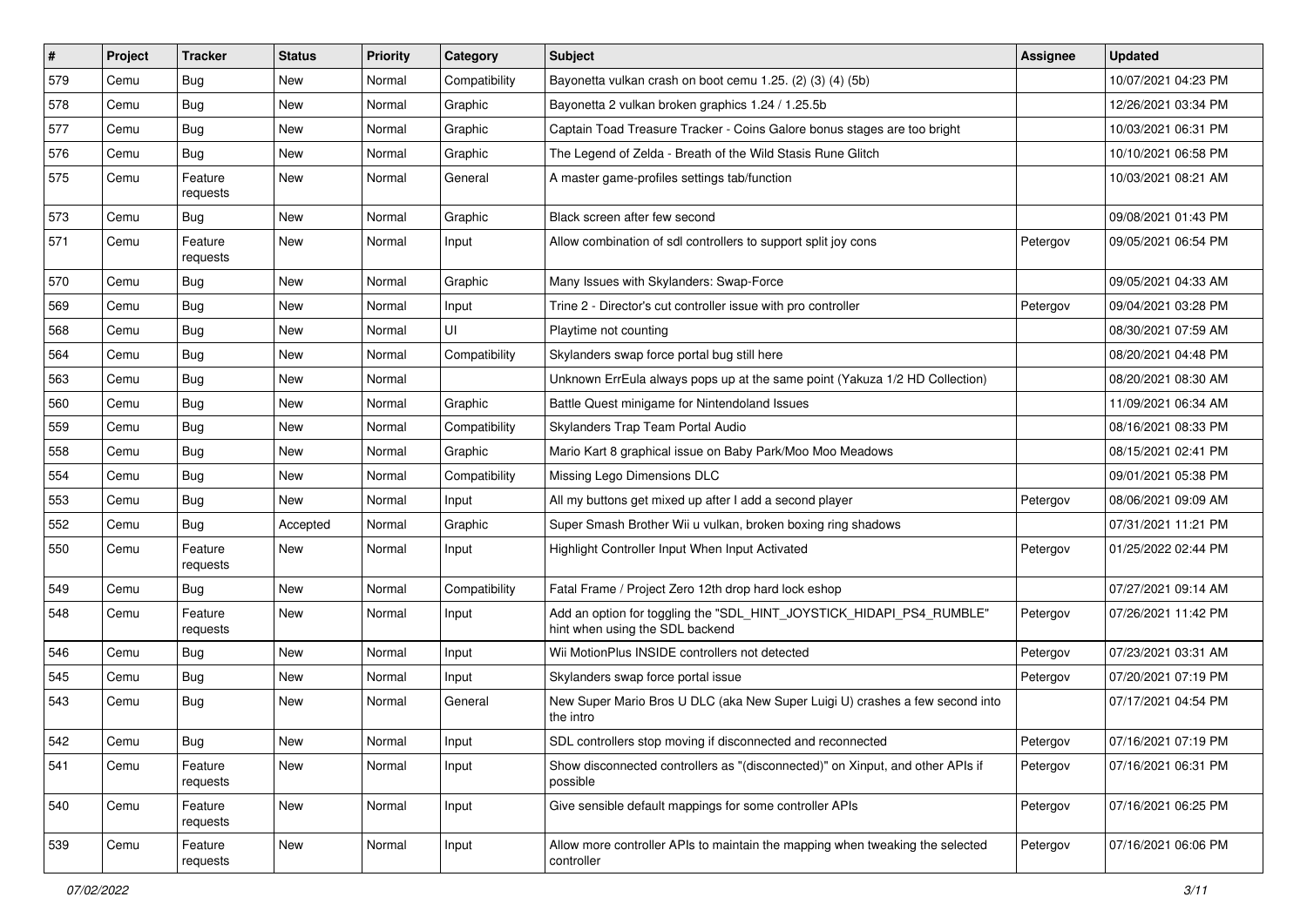| #   | Project | <b>Tracker</b>      | <b>Status</b> | <b>Priority</b> | Category      | Subject                                                                                                                          | Assignee | <b>Updated</b>      |
|-----|---------|---------------------|---------------|-----------------|---------------|----------------------------------------------------------------------------------------------------------------------------------|----------|---------------------|
| 538 | Cemu    | Bug                 | New           | Normal          | Compatibility | Sonic & All-Stars Racing Transformed Galatic Parade crashing on Nvidia Vulkan                                                    |          | 07/12/2021 03:30 AM |
| 537 | Cemu    | <b>Bug</b>          | New           | Normal          | Input         | wiimote nunchuck input settings up, down, left, right nunchuck mapping bug                                                       | Petergov | 07/10/2021 06:32 AM |
| 535 | Cemu    | <b>Bug</b>          | New           | Normal          | Input         | Input for XInput recognized by CEMU but not mapping correctly in BOTW                                                            | Petergov | 06/30/2021 03:57 PM |
| 534 | Cemu    | Bug                 | New           | Normal          |               | Intel - Game corruption when display not in fullscreen                                                                           |          | 06/22/2021 05:56 PM |
| 533 | Cemu    | <b>Bug</b>          | New           | Normal          | Compatibility | Skylanders super chargers and Skylanders imagonators                                                                             |          | 06/21/2021 06:27 PM |
| 532 | Cemu    | Bug                 | New           | Normal          | UI            | Twilight Princess HD: Third-person aiming reticle doesn't line up with where shots<br>land                                       |          | 06/20/2021 10:37 PM |
| 530 | Cemu    | Bug                 | Accepted      | Normal          | General       | Instruction STHX not supported                                                                                                   |          | 06/11/2021 10:28 PM |
| 527 | Cemu    | Bug                 | New           | Normal          | General       | Sonic & All-Stars Racing Transformed [crashes a lot and has glitched visuals and<br>missing textures and glitched text]          |          | 06/12/2021 02:04 AM |
| 526 | Cemu    | Bug                 | New           | Normal          | Input         | THE AMAZING SPIDERMAN 2 - button assigment problem                                                                               | Petergov | 06/06/2021 10:18 AM |
| 523 | Cemu    | Bug                 | New           | Normal          | General       | Cemu crashes after selecting character in Tekken Tag Tournament 2                                                                |          | 12/24/2021 04:50 PM |
| 520 | Cemu    | Bug                 | New           | Normal          | Input         | Official WiiU classic controller manufactured by PDP not well recognized                                                         | Petergov | 05/14/2021 08:15 PM |
| 518 | Cemu    | <b>Bug</b>          | New           | Normal          | General       | Paper Mario Color Splash - Crash when loading a new area                                                                         |          | 05/10/2021 01:30 PM |
| 517 | Cemu    | <b>Bug</b>          | New           | Normal          | Graphic       | Mario Tennis: wrong footprint rendering on clay court                                                                            |          | 10/10/2021 06:56 PM |
| 516 | Cemu    | Bug                 | New           | Normal          | Compatibility | Fatal Frame / Project Zero 4th drop soft lock eshop                                                                              |          | 05/27/2021 12:34 PM |
| 515 | Cemu    | <b>Bug</b>          | New           | Normal          | Compatibility | New Super Mario Bros. U - Luigi U DLC Crashes at the intro                                                                       | Exzap    | 05/04/2021 12:14 PM |
| 513 | Cemu    | <b>Bug</b>          | Accepted      | Normal          | Input         | Super Mario 3D World FPS drops, while using the gamecube Controller api                                                          | Petergov | 04/30/2021 02:30 PM |
| 511 | Cemu    | Bug                 | New           | Normal          | Input         | Cemu rumble issue                                                                                                                | Petergov | 04/25/2021 10:51 AM |
| 509 | Cemu    | Feature<br>requests | New           | Normal          | Input         | Add Rumble support for DSU Client api.                                                                                           | Petergov | 04/20/2021 06:41 PM |
| 508 | Cemu    | <b>Bug</b>          | New           | Normal          | Graphic       | Paper Mario Color Splash - Blackscreen after turning off Separate Gamepad View                                                   |          | 04/11/2021 11:37 PM |
| 507 | Cemu    | <b>Bug</b>          | New           | Normal          | Input         | Nvidia shield 2017 controller input settings problem                                                                             | Petergov | 04/11/2021 09:48 AM |
| 506 | Cemu    | Bug                 | New           | Normal          | General       | Wii U System Settings App - Has a high chance of crashing when opening the TV<br>Settings tab                                    |          | 04/13/2021 04:57 PM |
| 505 | Cemu    | <b>Bug</b>          | <b>New</b>    | Normal          | Graphic       | Wii U Home Menu - Black flickering                                                                                               |          | 04/13/2021 04:56 PM |
| 503 | Cemu    | <b>Bug</b>          | Accepted      | Normal          | Graphic       | Red Trail when swinging in BOTW                                                                                                  |          | 04/02/2021 09:32 AM |
| 499 | Cemu    | <b>Bug</b>          | New           | Normal          | Compatibility | Yakuza - Ryu ga Gotoku 1&2 HD for Wii U freezes after load screen, savegame<br>cannot be overwritten                             |          | 03/15/2021 01:11 PM |
| 496 | Cemu    | Bug                 | Accepted      | Normal          | General       | Legend of Zelda: Twilight Princess - Black screen on main window, when resizing<br>gamepad window or switching it to full screen |          | 03/15/2021 07:10 PM |
| 495 | Cemu    | Bug                 | New           | Normal          | Graphic       | Lego Batman 3: Beyond Gotham - Black Screen                                                                                      |          | 07/30/2021 01:13 PM |
| 489 | Cemu    | Feature<br>requests | New           | Normal          | Graphic       | <b>Gamepad Screen Transparency</b>                                                                                               |          | 02/26/2021 07:32 PM |
| 488 | Cemu    | Feature<br>requests | New           | Normal          | Input         | Gamepad Screen Toggling Option                                                                                                   | Petergov | 02/26/2021 06:25 PM |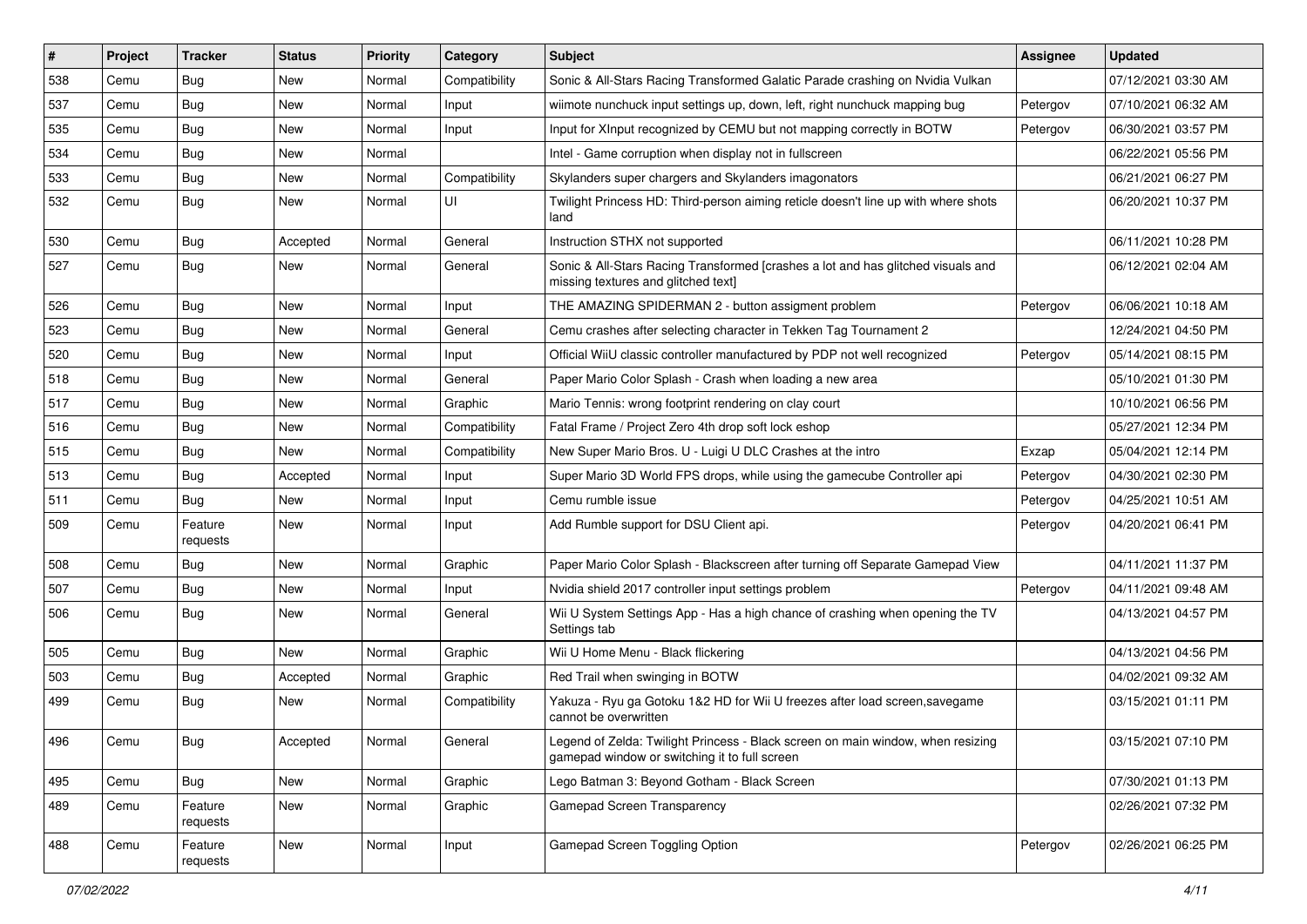| #   | Project | <b>Tracker</b>      | <b>Status</b> | <b>Priority</b> | Category      | Subject                                                                                                               | <b>Assignee</b> | Updated             |
|-----|---------|---------------------|---------------|-----------------|---------------|-----------------------------------------------------------------------------------------------------------------------|-----------------|---------------------|
| 487 | Cemu    | <b>Bug</b>          | New           | Normal          | UI            | Paper Mario Color Splash - Waterfall glitch                                                                           |                 | 04/10/2021 02:49 PM |
| 485 | Cemu    | Feature<br>requests | New           | Normal          |               | Language select at first launch                                                                                       |                 | 02/14/2021 07:28 PM |
| 484 | Cemu    | Feature<br>requests | New           | Normal          |               | Add a help screen for hot keys and general controls                                                                   |                 | 02/14/2021 07:25 PM |
| 483 | Cemu    | Feature<br>requests | New           | Normal          | Input         | Map extra button on controller to screenshot                                                                          | Petergov        | 02/14/2021 07:43 AM |
| 481 | Cemu    | <b>Bug</b>          | <b>New</b>    | Normal          | General       | Tokyo Mirage Sessions freezes on Cemu 1.22.6c a few seconds after launching the<br>game                               |                 | 04/10/2021 02:52 PM |
| 480 | Cemu    | <b>Bug</b>          | New           | Normal          | Compatibility | Call of Duty Black Ops 2                                                                                              |                 | 02/11/2021 02:35 AM |
| 478 | Cemu    | <b>Bug</b>          | New           | Normal          | Compatibility | <b>Disney Infinity Compatibility</b>                                                                                  |                 | 03/13/2021 03:38 PM |
| 477 | Cemu    | <b>Bug</b>          | New           | Normal          | Input         | DSU client port reverts to default on opening application or entering input settings                                  | Petergov        | 02/10/2021 12:15 PM |
| 476 | Cemu    | Feature<br>requests | New           | Normal          | Input         | Mouse Support                                                                                                         | Petergov        | 04/12/2021 05:02 AM |
| 473 | Cemu    | <b>Bug</b>          | New           | Normal          | Graphic       | Mario vs Donkey Kong Tipping Stars graphics and sound bug                                                             |                 | 02/06/2021 04:48 PM |
| 470 | Cemu    | Feature<br>requests | New           | Normal          | Input         | Enable Separate Gamepad View on startup                                                                               | Petergov        | 02/02/2021 10:33 AM |
| 467 | Cemu    | <b>Bug</b>          | New           | Normal          | General       | Lego Batman 3 unable to overwrite save file                                                                           |                 | 03/12/2021 01:42 PM |
| 463 | Cemu    | <b>Bug</b>          | New           | Normal          | Graphic       | Ninja Gaiden 3 Razor edge USA (graphic bugs)                                                                          |                 | 01/21/2021 06:29 AM |
| 462 | Cemu    | <b>Bug</b>          | New           | Normal          | General       | PC / Driver Crashes in Botw on Navi Cards (RX 5700XT)                                                                 |                 | 01/18/2021 05:12 PM |
| 460 | Cemu    | <b>Bug</b>          | New           | Normal          | Compatibility | Super Mario Bros crash when playing Super Luigi U DLC                                                                 |                 | 02/12/2021 05:46 PM |
| 457 | Cemu    | <b>Bug</b>          | New           | Normal          | UI            | Text glitches in Affinity Chart from Xenoblade Chronicles X                                                           |                 | 01/12/2021 08:26 PM |
| 456 | Cemu    | Bug                 | Feedback      | Normal          | Graphic       | Intel iGPU - Mario Kart 8 - Splitscreen - Other player visually glitches out during<br>race.                          |                 | 04/12/2021 01:18 AM |
| 455 | Cemu    | Bug                 | New           | Normal          | UI            | Mouse pointer is hidden when fullscreen, i feel hard to emulate Touch with Super<br>Mario 3D World                    |                 | 04/16/2021 01:54 PM |
| 453 | Cemu    | Feature<br>requests | New           | Normal          | General       | Cemu Memory Searcher hex search type option                                                                           |                 | 01/01/2021 07:24 PM |
| 451 | Cemu    | Bug                 | New           | Normal          | Sound         | Sound issues in ZombiU                                                                                                |                 | 05/03/2022 07:56 PM |
| 449 | Cemu    | <b>Bug</b>          | New           | Normal          | Graphic       | Pikmin 3 - Gamepad view corruption                                                                                    |                 | 12/22/2020 05:20 PM |
| 448 | Cemu    | Bug                 | New           | Normal          | Compatibility | Pikmin 3 - Random crashes                                                                                             |                 | 12/22/2020 05:20 PM |
| 447 | Cemu    | <b>Bug</b>          | New           | Normal          | Compatibility | Warriors Orochi 3 Hyper - Loading Screen Crash With Game Update & Graphical<br>Glitches With Version 0 In USA Version |                 | 12/19/2020 01:05 AM |
| 446 | Cemu    | Bug                 | New           | Normal          | Sound         | Super Mario 3D World: Music doesn't sound as it should underwater                                                     |                 | 12/14/2020 12:13 PM |
| 445 | Cemu    | Feature<br>requests | New           | Normal          | Input         | Input Settings - Have Profiles save/set the desired input device upon Profile<br>Save/Load                            | Petergov        | 04/12/2021 01:14 AM |
| 444 | Cemu    | <b>Bug</b>          | Feedback      | Normal          | Sound         | Hyrule Warriors sound emulation issue                                                                                 |                 | 05/01/2021 09:49 AM |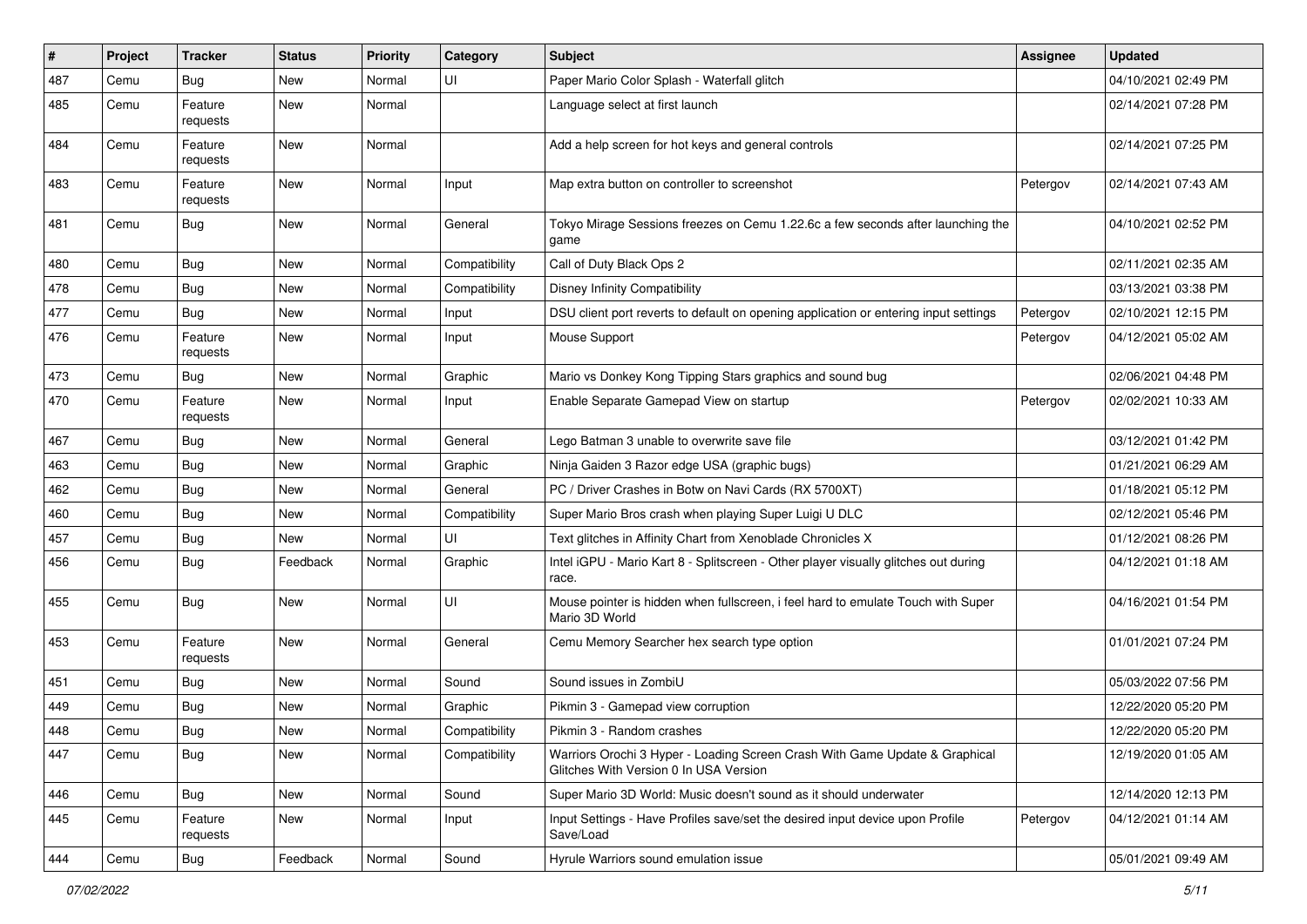| #   | Project | <b>Tracker</b>      | <b>Status</b> | <b>Priority</b> | Category      | Subject                                                                                       | <b>Assignee</b> | Updated             |
|-----|---------|---------------------|---------------|-----------------|---------------|-----------------------------------------------------------------------------------------------|-----------------|---------------------|
| 435 | Cemu    | Bug                 | New           | Normal          | Compatibility | Devil's Third Texture Corruption and low framerate in vulkan                                  |                 | 11/23/2020 01:04 PM |
| 433 | Cemu    | <b>Bug</b>          | New           | Normal          | Input         | Fatal Frame 5 camera fixed on vertical mode.                                                  | Petergov        | 01/10/2021 12:20 PM |
| 432 | Cemu    | <b>Bug</b>          | Accepted      | Normal          | Input         | Cannot input Alt+C   Ctrl+Alt+C anywhere while Cemu is open in the background.                | Petergov        | 04/12/2021 01:01 AM |
| 431 | Cemu    | <b>Bug</b>          | New           | Normal          | Sound         | LEGO Games (detected in several) doesn't mix music/sounds correctly                           |                 | 11/06/2020 05:35 PM |
| 430 | Cemu    | Feature<br>requests | New           | Normal          |               | Game rating and compatibility info on game list.                                              |                 | 10/31/2020 12:24 AM |
| 427 | Cemu    | Bug                 | New           | Normal          | Compatibility | Super Mario Maker: "Your Best Time" on the bookmark website doesn't update on<br>level clears |                 | 04/12/2021 01:05 AM |
| 426 | Cemu    | Bug                 | New           | Normal          | Graphic       | Paper Mario: Color Splash - Kiwano Temple bug, screen turns gray                              |                 | 04/12/2021 12:42 AM |
| 425 | Cemu    | Bug                 | New           | Normal          | Graphic       | Bayonetta 2 Missing/invisible textures                                                        |                 | 10/23/2020 02:37 PM |
| 420 | Cemu    | <b>Bug</b>          | New           | Normal          | Compatibility | Just Dance 4 is Unplayable                                                                    |                 | 10/18/2020 01:15 PM |
| 416 | Cemu    | Bug                 | New           | Normal          | Graphic       | Bayonetta (USA) Vulkan - OGL Specific Graphic bugs list (save included)                       |                 | 09/16/2020 01:03 PM |
| 415 | Cemu    | <b>Bug</b>          | Accepted      | Normal          | Compatibility | Project Zero: Maiden of Black Water eShop releases - Stalls on rendered cutscene<br>3rd drop  |                 | 04/13/2021 04:43 PM |
| 412 | Cemu    | Bug                 | New           | Normal          | Graphic       | Tokyo Mirage Session - Transparent textures                                                   |                 | 09/07/2020 05:06 PM |
| 406 | Cemu    | Bug                 | New           | Normal          | General       | Installing System Apps places them in "mlc01\usr\title" instead of "mlc01\sys\title"          |                 | 04/12/2021 12:16 AM |
| 405 | Cemu    | <b>Bug</b>          | New           | Normal          | Graphic       | Tokyo Mirage Sessions Broken Geometry (Vulkan)                                                |                 | 08/26/2020 04:03 AM |
| 402 | Cemu    | <b>Bug</b>          | Accepted      | Normal          | Compatibility | Hyrule Historia - Crashes after Boot Splash                                                   |                 | 04/12/2021 12:24 AM |
| 400 | Cemu    | <b>Bug</b>          | New           | Normal          | General       | Title Manager - Import a save when none is present from beforehand.                           |                 | 04/11/2021 11:50 PM |
| 396 | Cemu    | <b>Bug</b>          | New           | Normal          | Graphic       | Mario and Sonic At The 2016 Rio Olympics Graphic Problems                                     |                 | 08/13/2020 01:33 PM |
| 391 | Cemu    | Feature<br>requests | New           | Normal          | Input         | Dualshock 3 Sixaxis motion control support through Sony driver using HID.                     | Petergov        | 01/08/2022 11:30 AM |
| 389 | Cemu    | Bug                 | <b>New</b>    | Normal          | General       | Mario Kart 8 - Vulkan version 1.20.0c - Crash after a few races                               |                 | 04/11/2021 11:39 PM |
| 388 | Cemu    | Bug                 | New           | Normal          | Compatibility | Just Dance 2016-2017 and 2018 loops on Start Screen                                           |                 | 07/27/2020 12:53 PM |
| 384 | Cemu    | <b>Bug</b>          | New           | Normal          | General       | The Legend of Zelda: The Wind Waker HD Bug                                                    |                 | 04/11/2021 09:11 PM |
| 383 | Cemu    | Feature<br>requests | New           | Normal          | UI            | Length of path check - Show window dialog errors                                              |                 | 07/18/2020 05:15 AM |
| 381 | Cemu    | Bug                 | New           | Normal          | Input         | Forced minimum Deadzone regardless of Input Settings                                          | Petergov        | 07/10/2020 01:29 PM |
| 380 | Cemu    | <b>Bug</b>          | New           | Normal          | Graphic       | BOTW lighting/shadows has vertical offset                                                     |                 | 04/11/2021 09:08 PM |
| 376 | Cemu    | Feature<br>requests | New           | Normal          | Sound         | Cubeb Backend                                                                                 |                 | 06/27/2020 06:23 PM |
| 374 | Cemu    | <b>Bug</b>          | New           | Normal          | General       | Bayonetta 2 total crash                                                                       |                 | 06/15/2020 08:12 PM |
| 371 | Cemu    | Feature<br>requests | Accepted      | Normal          | UI            | Improve loading experience for launchers.                                                     |                 | 06/14/2020 02:30 PM |
| 362 | Cemu    | Bug                 | New           | Normal          | Graphic       | Assassin's Creed III has severe graphic issues                                                |                 | 06/02/2020 10:41 PM |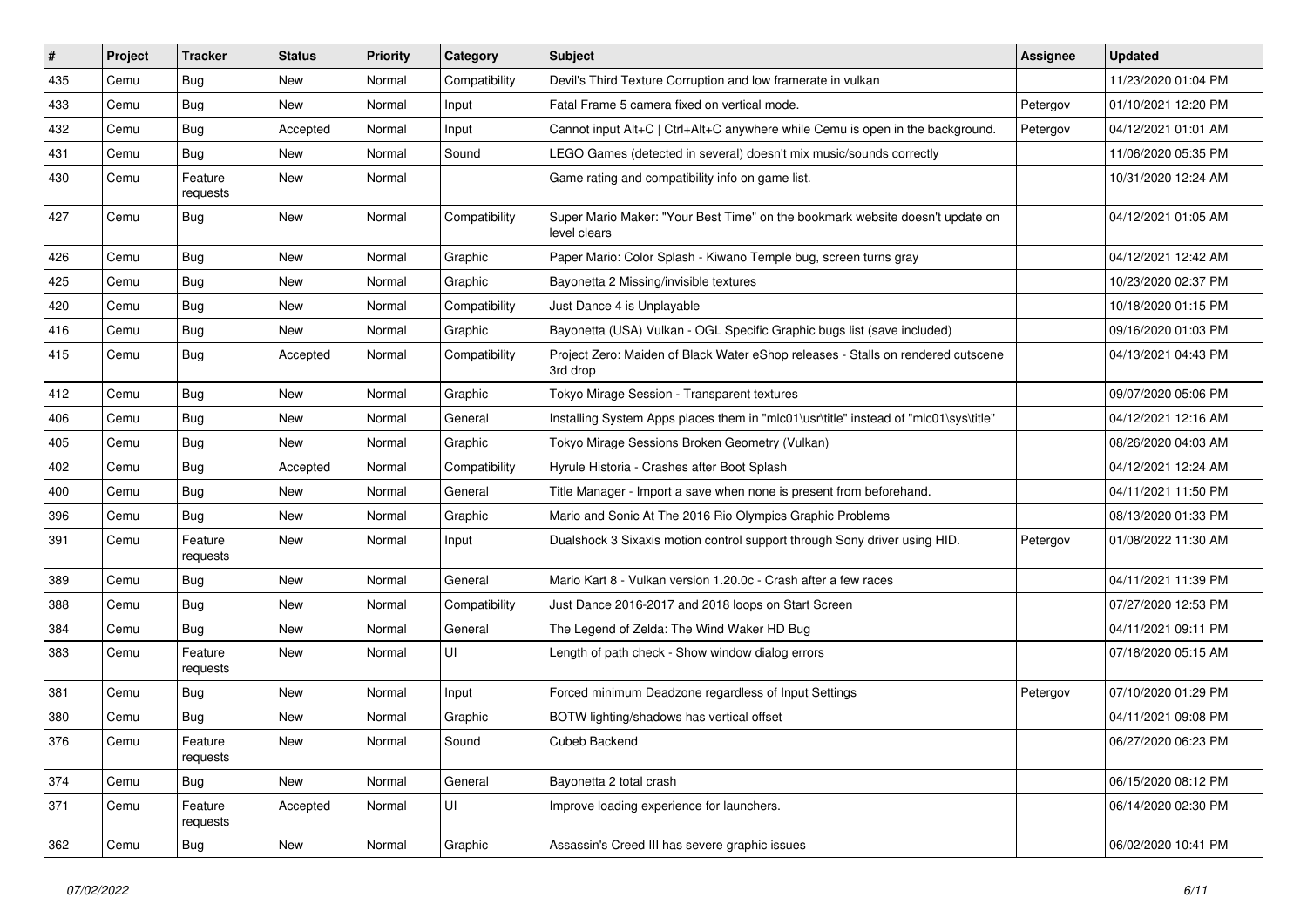| #   | Project | <b>Tracker</b>      | <b>Status</b> | <b>Priority</b> | Category      | <b>Subject</b>                                                                                                            | <b>Assignee</b> | <b>Updated</b>      |
|-----|---------|---------------------|---------------|-----------------|---------------|---------------------------------------------------------------------------------------------------------------------------|-----------------|---------------------|
| 361 | Cemu    | <b>Bug</b>          | Accepted      | Normal          | Input         | Input is broken in The Book of Unwritten Tales 2                                                                          | Petergov        | 07/23/2020 05:14 PM |
| 360 | Cemu    | Bug                 | New           | Normal          | Compatibility | Never Alone (Kisima Ingitchuna) crashes when trying to load a savegame.                                                   |                 | 06/02/2020 10:02 PM |
| 357 | Cemu    | Bug                 | New           | Normal          | Compatibility | Games that only shows a black screen when launched                                                                        |                 | 01/31/2021 05:36 PM |
| 355 | Cemu    | <b>Bug</b>          | Accepted      | Normal          | Compatibility | Games that cause Cemu to crash immediately on boot.                                                                       |                 | 04/11/2021 08:56 PM |
| 353 | Cemu    | Bug                 | New           | Normal          | Input         | Mario Party 10: Emulated Wiimotes not paired                                                                              | Petergov        | 04/11/2021 08:54 PM |
| 352 | Cemu    | <b>Bug</b>          | New           | Normal          | General       | Mario & Sonic at the Sochi 2014 Olympic Winter Games                                                                      |                 | 05/27/2020 10:45 AM |
| 351 | Cemu    | Bug                 | New           | Normal          | Graphic       | Project Zero: Maiden of Black Water - Lighting, flash light beam, mirror rendering,<br>etc.                               |                 | 04/13/2021 04:23 PM |
| 350 | Cemu    | Bug                 | New           | Normal          | General       | Phineas and Ferb: Quest for Cool Stuff Loading Screen Hardlock                                                            |                 | 05/26/2020 05:15 AM |
| 346 | Cemu    | <b>Bug</b>          | Accepted      | Normal          | Compatibility | Monster Hunter 3 Ultimate Online                                                                                          |                 | 04/11/2021 08:51 PM |
| 343 | Cemu    | Feature<br>requests | New           | Normal          | Input         | Steam link/steam play gyro support                                                                                        | Petergov        | 05/23/2020 05:24 AM |
| 341 | Cemu    | Bug                 | New           | Normal          | Compatibility | Octodad: Dadliest Catch Missing wife                                                                                      |                 | 05/20/2020 04:49 PM |
| 339 | Cemu    | <b>Bug</b>          | New           | Normal          | Graphic       | White screen while playing Tokyo Mirage Sessions #FE [ASEE01] using Vulkan                                                |                 | 05/20/2020 10:28 AM |
| 337 | Cemu    | Feature<br>requests | New           | Normal          | Input         | Add support for wii classic controller                                                                                    | Petergov        | 05/15/2020 10:06 AM |
| 333 | Cemu    | Bug                 | New           | Normal          | General       | Hyrule Warriors Amiibo issues                                                                                             |                 | 04/11/2021 08:26 PM |
| 326 | Cemu    | Bug                 | <b>New</b>    | Normal          | Graphic       | Bayonetta 2 Vulkan problems                                                                                               |                 | 04/28/2020 09:13 PM |
| 323 | Cemu    | Feature<br>requests | New           | Normal          |               | Add the feature to permanently delete/rename an account with its save files                                               |                 | 04/26/2020 05:02 AM |
| 322 | Cemu    | Bug                 | Accepted      | Normal          | Compatibility | Marvel Avengers Battle for Earth crashes on the new update                                                                | Petergov        | 04/12/2021 01:07 AM |
| 321 | Cemu    | <b>Bug</b>          | New           | Normal          | Input         | Vibration really weak for Wii U gamepad profile as compared to Wii U pro controller<br>profile                            | Petergov        | 04/22/2020 09:46 PM |
| 320 | Cemu    | Bug                 | New           | Normal          | Compatibility | Load Address PPC instruction                                                                                              |                 | 04/22/2020 06:04 PM |
| 316 | Cemu    | <b>Bug</b>          | New           | Normal          | Sound         | Loud music and sfx in 'FAST racing NEO'                                                                                   |                 | 04/16/2020 12:53 PM |
| 315 | Cemu    | <b>Bug</b>          | New           | Normal          | Graphic       | Odd multi-coloured graphics during play in 'FAST racing NEO'                                                              |                 | 04/16/2020 12:50 PM |
| 314 | Cemu    | <b>Bug</b>          | New           | Normal          | Graphic       | Resolution drops to default (randomly) during play in 'FAST racing NEO'                                                   |                 | 04/16/2020 12:46 PM |
| 313 | Cemu    | <b>Bug</b>          | New           | Normal          | Sound         | BGM Glitch on Paper Mario after a battle                                                                                  |                 | 04/18/2020 06:56 PM |
| 308 | Cemu    | <b>Bug</b>          | New           | Normal          | Input         | DSUClient fails when network interface is disabled                                                                        | Petergov        | 04/05/2020 08:15 AM |
| 306 | Cemu    | Feature<br>requests | New           | Normal          | Input         | Separate controller api and DSU client.                                                                                   | Petergov        | 04/04/2020 02:13 AM |
| 305 | Cemu    | Bug                 | New           | Normal          | Input         | Cannot map Wiimote Nunchuck                                                                                               | Petergov        | 04/10/2021 02:47 PM |
| 304 | Cemu    | <b>Bug</b>          | New           | Normal          | Graphic       | Problems in Bicubic&Hermite scaling filters                                                                               |                 | 04/03/2020 01:24 AM |
| 298 | Cemu    | <b>Bug</b>          | New           | Normal          | Input         | Rumble effect feedback in "Options/input setting/additional settings/Rumble"<br>changes while in-game (much lower effect) | Petergov        | 03/26/2020 12:01 PM |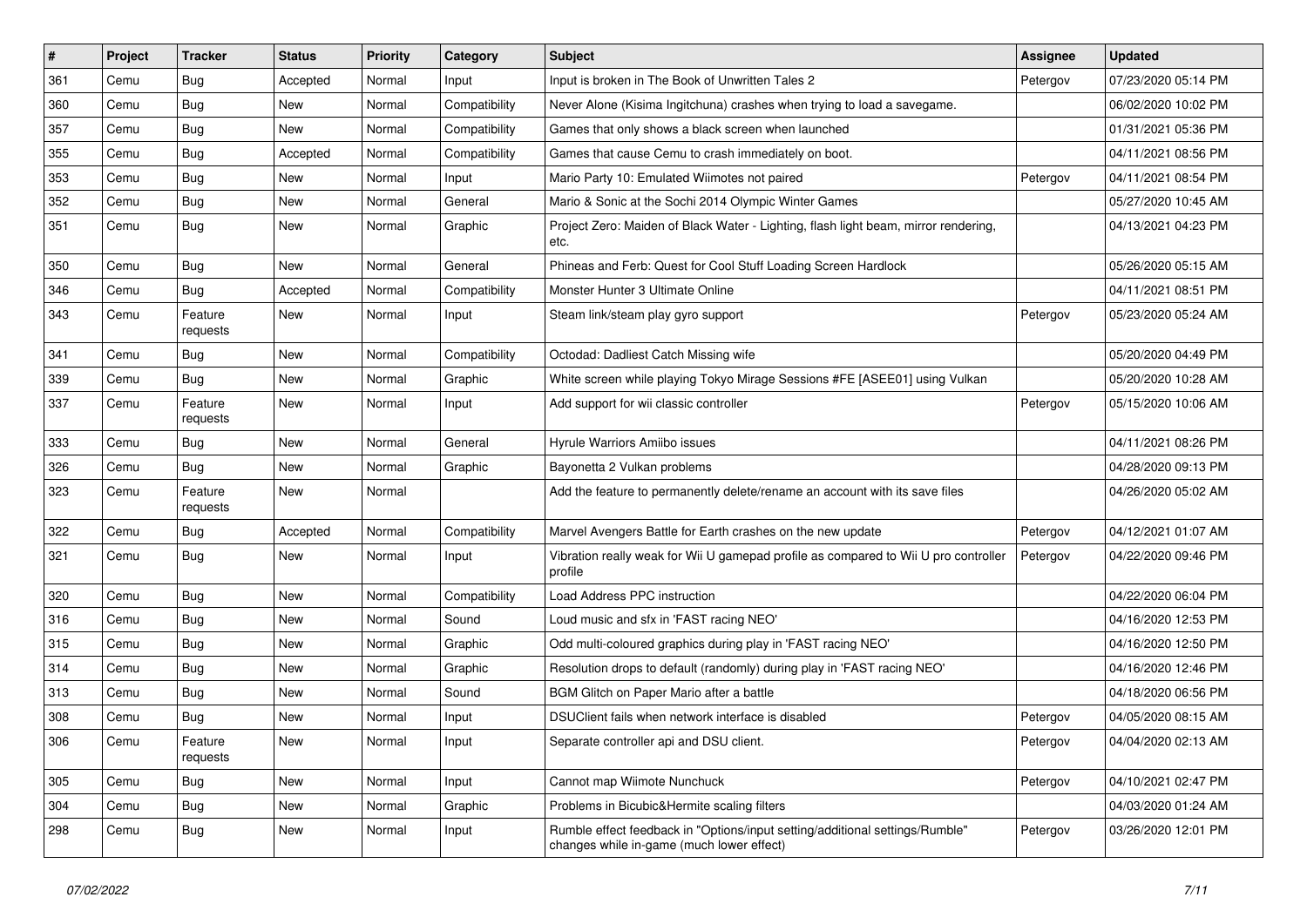| #   | Project | Tracker             | <b>Status</b> | <b>Priority</b> | Category      | <b>Subject</b>                                                                                                     | <b>Assignee</b> | <b>Updated</b>      |
|-----|---------|---------------------|---------------|-----------------|---------------|--------------------------------------------------------------------------------------------------------------------|-----------------|---------------------|
| 294 | Cemu    | Feature<br>requests | New           | Normal          | UI            | make Game Title bar show the cpu mode applied from game profile (singlecore,<br>dualcore or triplecore recompiler) |                 | 03/23/2020 09:31 PM |
| 293 | Cemu    | Bug                 | New           | Normal          | Graphic       | "Adventure Time: Finn And Jake Investigations" doesn't render graphics correctly<br>(lights, shadows etc)          |                 | 04/10/2021 05:46 PM |
| 281 | Cemu    | Bug                 | New           | Normal          | UI            | Debugger R/W Breakpoints are Broken                                                                                |                 | 04/10/2021 05:42 PM |
| 274 | Cemu    | Bug                 | New           | Normal          | Graphic       | Zombi U Lights through the walls                                                                                   |                 | 05/03/2022 07:55 PM |
| 272 | Cemu    | Bug                 | New           | Normal          | Graphic       | Vulkan: Characters won't render in The Wonder 101                                                                  |                 | 04/10/2021 05:26 PM |
| 269 | Cemu    | <b>Bug</b>          | New           | Normal          | Sound         | Mario Kart 8: Some sounds underwater are really quiet                                                              |                 | 04/11/2021 08:00 PM |
| 266 | Cemu    | Bug                 | New           | Normal          | UI            | Miscellanous problems with translation strings                                                                     |                 | 02/01/2020 01:38 PM |
| 264 | Cemu    | <b>Bug</b>          | <b>New</b>    | Normal          | General       | Bayonetta 2 cutscenes do not match with the audio. Introduction chapter crashes<br>every time.                     |                 | 01/29/2020 01:18 AM |
| 260 | Cemu    | Feature<br>requests | New           | Normal          | General       | Automatic applying of vsyncFrequency setting when changing graphic packs preset                                    |                 | 01/20/2020 02:59 PM |
| 257 | Cemu    | Feature<br>requests | New           | Normal          | Graphic       | Vulkan Anisotropic Filtering Option                                                                                |                 | 01/18/2020 01:18 AM |
| 253 | Cemu    | Bug                 | <b>New</b>    | Normal          | Graphic       | Artifacts at screen edges when upscaling with Vulkan (incorrect texture addressing<br>mode?)                       |                 | 01/13/2020 08:37 PM |
| 243 | Cemu    | Bug                 | <b>New</b>    | Normal          | Graphic       | Yoshi Woolly World: Wool does not render in several locations                                                      |                 | 06/06/2020 07:45 PM |
| 242 | Cemu    | <b>Bug</b>          | <b>New</b>    | Normal          | Graphic       | Yoshi's Woolly World - Exploding vertices introduced on 1.15.6                                                     |                 | 04/10/2021 04:47 PM |
| 237 | Cemu    | Feature<br>requests | <b>New</b>    | Normal          |               | Add an option to hide the mouse pointer for the gamepad view                                                       |                 | 12/28/2019 11:30 PM |
| 232 | Cemu    | <b>Bug</b>          | <b>New</b>    | Normal          | Graphic       | Glitch in some segments (Tokyo Mirage Sessions, Vulkan)                                                            |                 | 12/21/2019 03:56 PM |
| 231 | Cemu    | Bug                 | <b>New</b>    | Normal          | Graphic       | Super Smash Bros.: Image Background is too bright in some scenes                                                   |                 | 12/20/2019 09:31 PM |
| 228 | Cemu    | <b>Bug</b>          | <b>New</b>    | Normal          | Graphic       | [Regression] Nex Remix: Stamp image no longer renders                                                              |                 | 12/19/2019 07:38 AM |
| 226 | Cemu    | Feature<br>requests | New           | Normal          | Input         | Add option to disable gamepad touch screen input                                                                   | Petergov        | 12/16/2019 10:42 PM |
| 218 | Cemu    | Feature<br>requests | <b>New</b>    | Normal          | Compatibility | Add function to switch from one software to another                                                                |                 | 12/07/2019 01:14 PM |
| 217 | Cemu    | <b>Bug</b>          | <b>New</b>    | Normal          | General       | Skylanders Superchargers and Skylanders Imaginators online doesn't work                                            |                 | 12/06/2019 11:26 PM |
| 211 | Cemu    | <b>Bug</b>          | <b>New</b>    | Normal          | Compatibility | Phineas and Ferb hitbox detection                                                                                  |                 | 11/23/2019 10:36 PM |
| 205 | Cemu    | Feature<br>requests | <b>New</b>    | Normal          | Graphic       | Shader Cache additional options.                                                                                   |                 | 04/11/2020 06:02 AM |
| 201 | Cemu    | Feature<br>requests | <b>New</b>    | Normal          | Input         | <b>Gamecube Controller Emulation</b>                                                                               | Petergov        | 11/04/2019 11:33 PM |
| 199 | Cemu    | <b>Bug</b>          | <b>New</b>    | Normal          | Compatibility | Donkey Kong Country: Tropical Freeze - "Funky's Fly 'n' Buy" stuck still happens                                   |                 | 04/10/2021 04:41 PM |
| 193 | Cemu    | <b>Bug</b>          | <b>New</b>    | Normal          | Graphic       | Xenoblade Chronicles X Broken Cubemap Reflections                                                                  |                 | 09/16/2019 08:49 PM |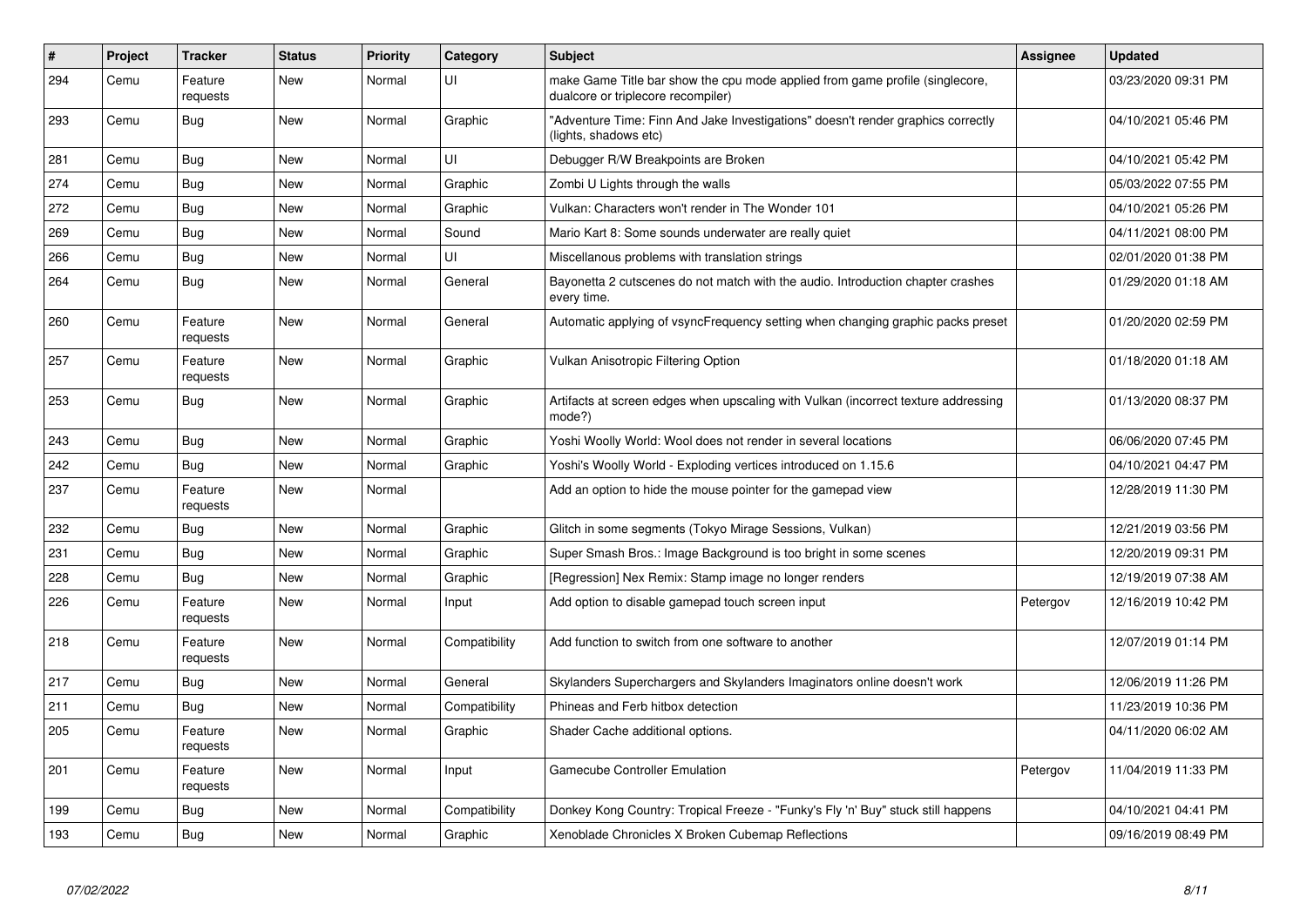| $\#$ | Project | <b>Tracker</b>      | <b>Status</b> | <b>Priority</b> | Category      | Subject                                                                                                                | <b>Assignee</b> | <b>Updated</b>      |
|------|---------|---------------------|---------------|-----------------|---------------|------------------------------------------------------------------------------------------------------------------------|-----------------|---------------------|
| 192  | Cemu    | Feature<br>requests | <b>New</b>    | Normal          | Input         | Mouse and keyboard controler                                                                                           | Petergov        | 09/14/2019 10:39 AM |
| 188  | Cemu    | Feature<br>requests | <b>New</b>    | Normal          | UI            | Add a fullscreen mode where both the TV and the Gamepad are displayed on one<br>screen.                                |                 | 09/07/2019 03:42 PM |
| 187  | Cemu    | Bug                 | <b>New</b>    | Normal          | Graphic       | Hyrule Warriors - Menu backgrounds get corrupted after a mission.                                                      |                 | 09/06/2019 05:21 PM |
| 184  | Cemu    | Bug                 | New           | Normal          | Graphic       | Hyrule Warriors - Flashing Graphics (Epileptic Warning)                                                                |                 | 09/02/2019 04:25 PM |
| 178  | Cemu    | Feature<br>requests | <b>New</b>    | Normal          | UI            | Clock in Overlay                                                                                                       |                 | 08/25/2019 06:47 PM |
| 177  | Cemu    | <b>Bug</b>          | <b>New</b>    | Normal          | Compatibility | Wind Waker HD - Pictoboxed sidequest bugged                                                                            |                 | 08/24/2019 03:13 AM |
| 175  | Cemu    | Bug                 | In Progress   | Normal          | Input         | WGI causes Cemu to fail to fully close; must be closed by using Task Manager ><br>Details                              |                 | 04/18/2021 11:02 PM |
| 171  | Cemu    | Bug                 | <b>New</b>    | Normal          | Graphic       | MK8 N64 Rainbow Road Bug                                                                                               |                 | 08/18/2019 07:20 AM |
| 166  | Cemu    | Bug                 | <b>New</b>    | Normal          | Graphic       | Xenoblade X broken bloom                                                                                               |                 | 08/28/2021 12:35 AM |
| 164  | Cemu    | <b>Bug</b>          | New           | Normal          | Graphic       | CG Flash Screen in ninja gaiden3 & have some corrupted textures                                                        |                 | 08/12/2019 02:06 AM |
| 160  | Cemu    | Feature<br>requests | New           | Normal          | Graphic       | Have option to make graphic pack work globally                                                                         |                 | 08/01/2019 03:51 PM |
| 154  | Cemu    | <b>Bug</b>          | <b>New</b>    | Normal          | Graphic       | Just Dance 2019 Bugs and Lag                                                                                           |                 | 07/29/2019 04:57 AM |
| 153  | Cemu    | Bug                 | Accepted      | Normal          | Compatibility | Steam overlay being injected successfully but ignoring hotkeys                                                         |                 | 08/23/2019 01:01 PM |
| 145  | Cemu    | <b>Bug</b>          | New           | Normal          | Input         | [Kirby Rainbow Curse/Paintbrush] The touch screen continue to receive inputs even<br>when you release the mouse button | Petergov        | 04/11/2021 06:19 PM |
| 143  | Cemu    | Bug                 | <b>New</b>    | Normal          | Graphic       | graphical glitch ournament pokken                                                                                      |                 | 07/15/2019 10:48 AM |
| 142  | Cemu    | Bug                 | New           | Normal          | Input         | Input bug with "Momonga - Pinball Adventures"                                                                          | Petergov        | 07/15/2019 06:22 AM |
| 140  | Cemu    | Bug                 | Accepted      | Normal          | Input         | P2 Input Enabled crashes game "KickBeat Special Edition"                                                               | Petergov        | 07/26/2019 05:01 PM |
| 136  | Cemu    | Bug                 | New           | Normal          | Compatibility | Random crash still in ninja gaiden 3                                                                                   |                 | 07/18/2019 07:44 AM |
| 133  | Cemu    | Bug                 | <b>New</b>    | Normal          | Input         | NintendoLand doesn't detect EMULATED wiimotes                                                                          | Petergov        | 07/11/2019 03:51 PM |
| 132  | Cemu    | Bug                 | <b>New</b>    | Normal          | General       | Debugger Bug                                                                                                           |                 | 07/15/2019 03:12 AM |
| 131  | Cemu    | Feature<br>requests | <b>New</b>    | Normal          | UI            | Blank is so large that the setting window get stretched                                                                |                 | 07/07/2019 04:31 PM |
| 128  | Cemu    | Feature<br>requests | <b>New</b>    | Normal          | General       | Native Linux Build                                                                                                     |                 | 07/05/2019 06:20 AM |
| 122  | Cemu    | <b>Bug</b>          | New           | Normal          | General       | Debugger Bug                                                                                                           |                 | 07/04/2019 02:33 AM |
| 120  | Cemu    | Feature<br>requests | New           | Normal          | UI            | Separate In-Game Window                                                                                                |                 | 09/02/2021 04:02 PM |
| 118  | Cemu    | Feature<br>requests | New           | Normal          | UI            | Customizable Hotkey Menu                                                                                               |                 | 07/03/2019 11:47 PM |
| 110  | Cemu    | Feature<br>requests | New           | Normal          | UI            | QOL improvemnts for GUI                                                                                                |                 | 07/03/2019 11:48 PM |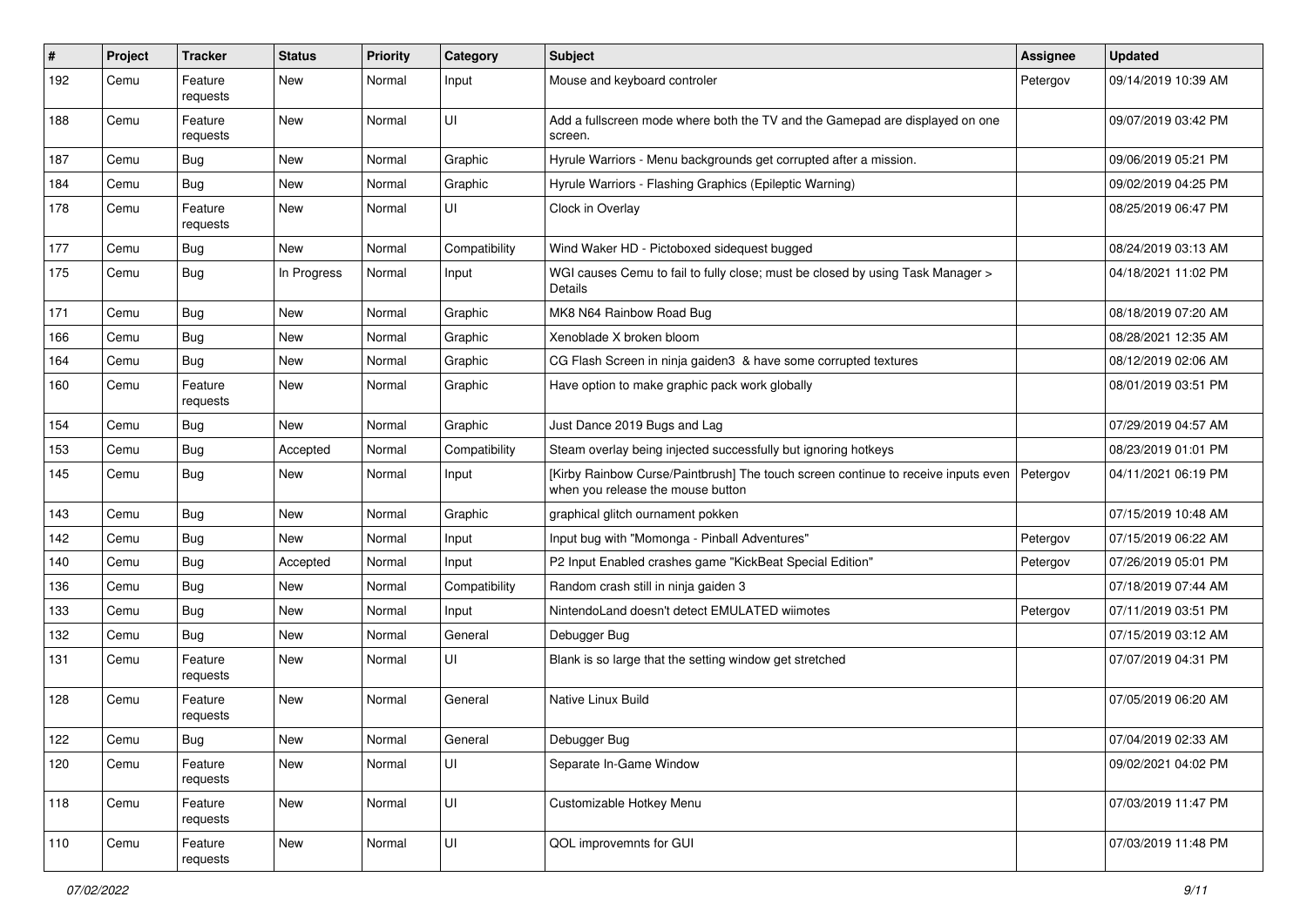| #   | Project | <b>Tracker</b>      | <b>Status</b> | <b>Priority</b> | Category      | <b>Subject</b>                                                                                                                                                                      | <b>Assignee</b> | Updated             |
|-----|---------|---------------------|---------------|-----------------|---------------|-------------------------------------------------------------------------------------------------------------------------------------------------------------------------------------|-----------------|---------------------|
| 105 | Cemu    | Bug                 | New           | Normal          | Compatibility | Disney Infinity 3.0 with ToyPad HID not functioning                                                                                                                                 |                 | 07/07/2019 12:58 PM |
| 104 | Cemu    | Feature<br>requests | New           | Normal          | UI            | Advanced options: Restore Default Settings and Clear Shader Cache                                                                                                                   |                 | 07/03/2019 11:48 PM |
| 102 | Cemu    | <b>Bug</b>          | New           | Normal          | Compatibility | Currently only JPN version Genei IbunRoku #FE doesn't work/is unable to boot<br>properly due to incompatibility of meta.xml. When booting the game, title bar's text is<br>garbled. |                 | 07/03/2019 11:40 PM |
| 100 | Cemu    | Feature<br>requests | New           | Normal          | UI            | When enabling a GraphicPack, allow the Presets and Description to show.                                                                                                             |                 | 07/03/2019 11:48 PM |
| 99  | Cemu    | Feature<br>requests | New           | Normal          | UI            | Grey-out Specific GraphicPacks when certain conditions are specified in Rules.txt                                                                                                   |                 | 07/03/2019 11:49 PM |
| 98  | Cemu    | Feature<br>requests | New           | Normal          | General       | [PPC Debugger] New breakpoint events (execute and registry)                                                                                                                         |                 | 06/22/2019 08:03 AM |
| 97  | Cemu    | Bug                 | New           | Normal          | Graphic       | Texture bug in Yoshi's Woolly World                                                                                                                                                 |                 | 12/31/2019 08:08 AM |
| 93  | Cemu    | <b>Bug</b>          | New           | Normal          | Graphic       | Pikmin 3 Massive Slowdown when winning splitscreen bingo battle [1.15.8]                                                                                                            |                 | 06/19/2019 02:09 AM |
| 92  | Cemu    | Bug                 | New           | Normal          | Graphic       | M&S Rio 2016 Splitscreen Graphical Bug                                                                                                                                              |                 | 06/18/2019 04:36 AM |
| 91  | Cemu    | <b>Bug</b>          | New           | Normal          | Compatibility | Pac-Man And The Ghostly Adventures 2 - Fails To Boot                                                                                                                                |                 | 06/17/2019 12:10 PM |
| 89  | Cemu    | <b>Bug</b>          | New           | Normal          | Graphic       | Tokyo Mirage Portraits Missing                                                                                                                                                      |                 | 05/20/2020 10:14 AM |
| 88  | Cemu    | <b>Bug</b>          | New           | Normal          | Graphic       | Tokyo Mirage Lighting Issue                                                                                                                                                         |                 | 07/03/2019 11:50 PM |
| 84  | Cemu    | Feature<br>requests | In Progress   | Normal          | Input         | Add a mappable action for Shaking a Wiimote                                                                                                                                         | Petergov        | 07/03/2019 10:27 PM |
| 81  | Cemu    | Bug                 | Accepted      | Normal          | Compatibility | Art Academy: Home Studio (Cannot Save Lesson)                                                                                                                                       |                 | 07/03/2019 11:54 PM |
| 78  | Cemu    | Bug                 | New           | Normal          | Graphic       | N64 VC - Star Fox 64 text jumbles                                                                                                                                                   |                 | 06/07/2019 09:47 PM |
| 77  | Cemu    | <b>Bug</b>          | New           | Normal          | Graphic       | Mii faces not rendering properly in certain games                                                                                                                                   |                 | 06/07/2019 10:31 AM |
| 76  | Cemu    | Feature<br>requests | New           | Normal          | Compatibility | Allow Graphic Packs to change the .tga files in the meta folder of games.                                                                                                           |                 | 06/04/2019 06:13 PM |
| 75  | Cemu    | Feature<br>requests | New           | Normal          | Input         | Emulated Wiimote input doesn't support IR pointer                                                                                                                                   | Petergov        | 06/03/2019 11:59 AM |
| 69  | Cemu    | Feature<br>requests | New           | Normal          | Graphic       | Sharp-Bilinear as an upscale filter option.                                                                                                                                         |                 | 07/03/2019 11:55 PM |
| 67  | Cemu    | Feature<br>requests | New           | Normal          | General       | Memory Searcher: Features to search for addresses with unknown initial value                                                                                                        |                 | 07/04/2019 12:37 AM |
| 61  | Cemu    | Feature<br>requests | New           | Normal          | General       | Implement an easy way to create game shortcuts.                                                                                                                                     |                 | 07/04/2019 12:44 AM |
| 58  | Cemu    | Feature<br>requests | New           | Normal          | General       | Input Settings does not retain active profile name                                                                                                                                  |                 | 07/04/2019 12:44 AM |
| 57  | Cemu    | Bug                 | New           | Normal          | Graphic       | Lego Dimensions various lighting issues                                                                                                                                             |                 | 05/05/2019 02:31 PM |
| 56  | Cemu    | Feature<br>requests | New           | Normal          | Sound         | Implement support for bootSound.btsnd when compiling shaderCache.                                                                                                                   |                 | 05/05/2019 06:43 AM |